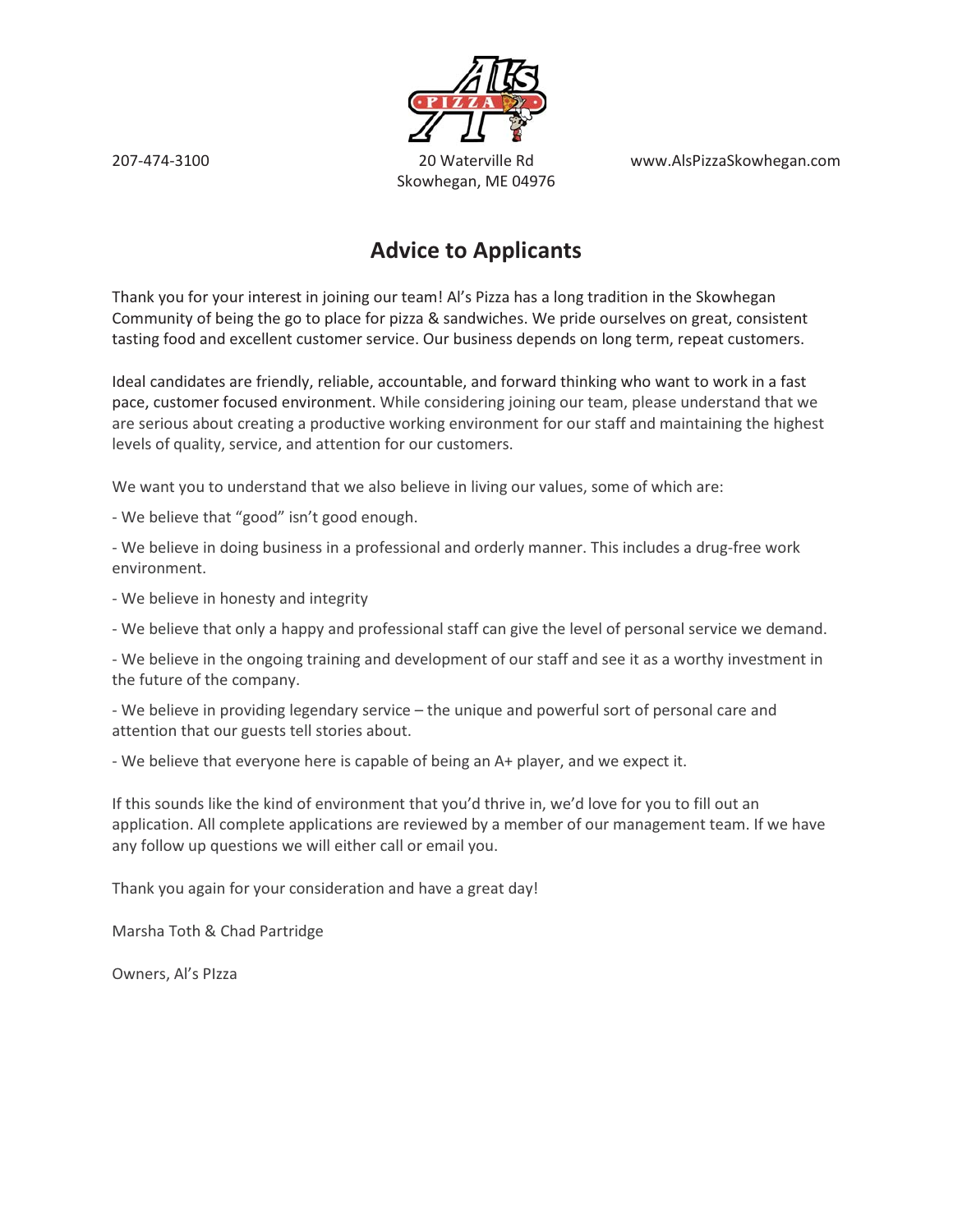

# Al's Pizza - Application for Employment

We consider applicants for all positions without regard to race, color, religion, sex, national origin, age, disability, veteran status, or any other legally protected status.

#### PLEASE PRINT CLEARLY

| How did you find out about this job? Newspaper Employee Walk-In Relative Online Other:__________                                                                                                                     |  |  |
|----------------------------------------------------------------------------------------------------------------------------------------------------------------------------------------------------------------------|--|--|
|                                                                                                                                                                                                                      |  |  |
| <b>Applicant Information</b>                                                                                                                                                                                         |  |  |
|                                                                                                                                                                                                                      |  |  |
| If hired, do you have reliable means of transportation to get to work? ________ Describe_____________________<br>Are you at least 18 years old? ________________ If not, when do you turn 18? ______________________ |  |  |
| Are you legally eligible for employment in the U.S.? _____ (Proof of U.S. citizenship or immigration status is required if<br>hired)                                                                                 |  |  |
| Would you be willing to submit to a drug test if requested by your employer? _______________                                                                                                                         |  |  |
| Are you a veteran? _____________ If yes, give dates of service: From _______________________________                                                                                                                 |  |  |

# Employment Information

| Are you seeking full time, part time or temporary employment?<br>What hours and shift(s) would you prefer to work?<br>List times you are not available to work: |  |
|-----------------------------------------------------------------------------------------------------------------------------------------------------------------|--|
| Are you willing to work overtime? ________ Weekends? _________ Holidays?                                                                                        |  |
|                                                                                                                                                                 |  |
| Have you ever worked for this organization before?                                                                                                              |  |
| List any friends or relatives employed by this company: ___                                                                                                     |  |
| Have you ever been discharged or asked to resign from any position?<br>If yes, please describe:                                                                 |  |

If applicable, please refer to the attached job description for the position for which you are applying. Are you able to perform all these tasks with or without reasonable accommodation? \_\_\_\_\_\_\_\_ Please describe which tasks, if any, you will need accommodation to perform, explain what type of accommodation you will need:

\_\_\_\_\_\_\_\_\_\_\_\_\_\_\_\_\_\_\_\_\_\_\_\_\_\_\_\_\_\_\_\_\_\_\_\_\_\_\_\_\_\_\_\_\_\_\_\_\_\_\_\_\_\_\_\_\_\_\_\_\_\_\_\_\_\_\_\_\_\_\_\_\_\_\_\_\_\_\_\_\_\_\_\_\_\_\_\_\_\_\_\_\_\_\_\_ \_\_\_\_\_\_\_\_\_\_\_\_\_\_\_\_\_\_\_\_\_\_\_\_\_\_\_\_\_\_\_\_\_\_\_\_\_\_\_\_\_\_\_\_\_\_\_\_\_\_\_\_\_\_\_\_\_\_\_\_\_\_\_\_\_\_\_\_\_\_\_\_\_\_\_\_\_\_\_\_\_\_\_\_\_\_\_\_\_\_\_\_\_\_\_\_ \_\_\_\_\_\_\_\_\_\_\_\_\_\_\_\_\_\_\_\_\_\_\_\_\_\_\_\_\_\_\_\_\_\_\_\_\_\_\_\_\_\_\_\_\_\_\_\_\_\_\_\_\_\_\_\_\_\_\_\_\_\_\_\_\_\_\_\_\_\_\_\_\_\_\_\_\_\_\_\_\_\_\_\_\_\_\_\_\_\_\_\_\_\_\_\_

\_\_\_\_\_\_\_\_\_\_\_\_\_\_\_\_\_\_\_\_\_\_\_\_\_\_\_\_\_\_\_\_\_\_\_\_\_\_\_\_\_\_\_\_\_\_\_\_\_\_\_\_\_\_\_\_\_\_\_\_\_\_\_\_\_\_\_\_\_\_\_\_\_\_\_\_\_\_\_\_\_\_\_\_\_\_\_\_\_\_\_\_\_\_\_\_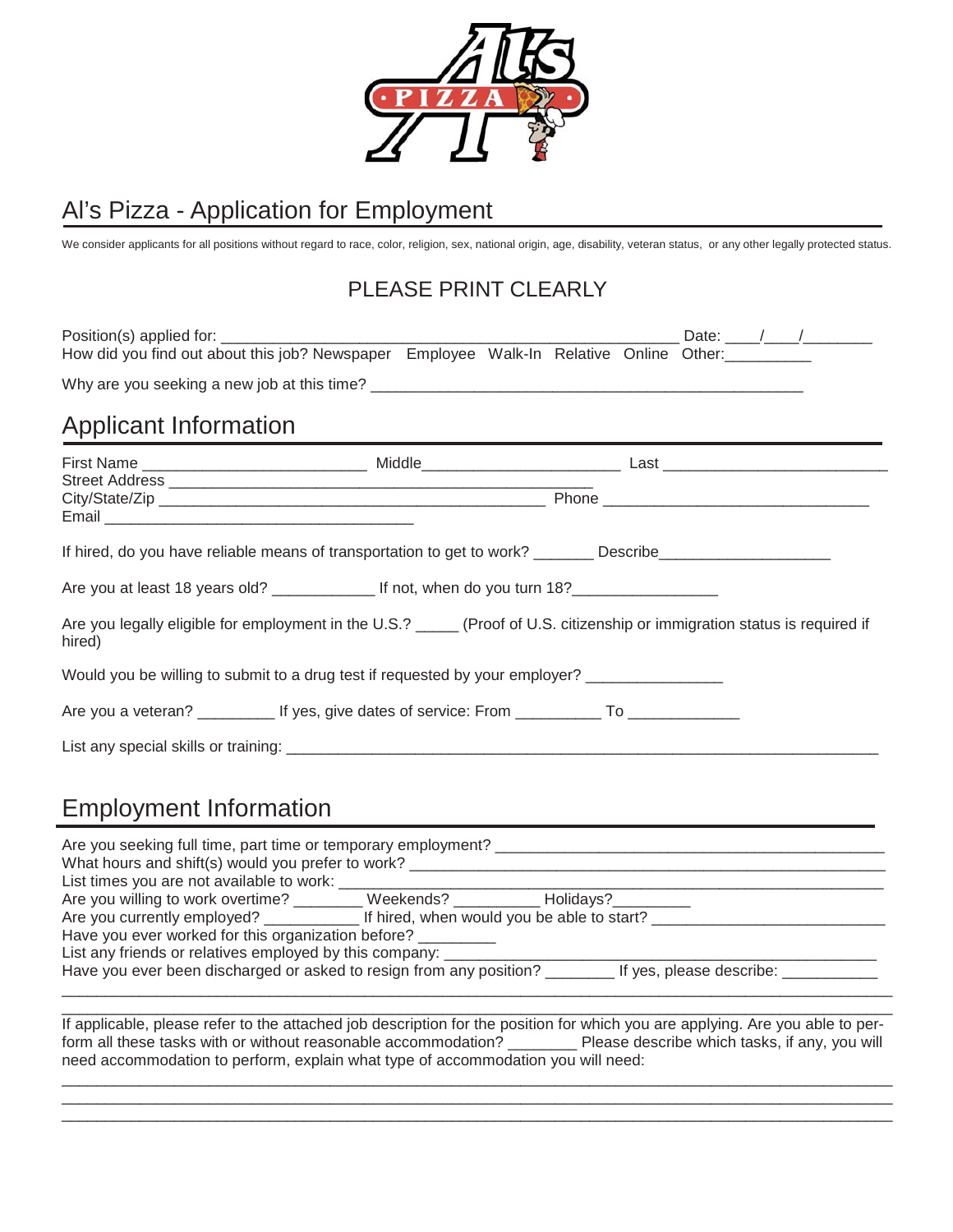#### **Education**

| Elementary: 1 2 3 4 5 6 7 8 Secondary: 9 10 11 12 G.E.D                      |                                      | College: 1 2 3 4 5 6 7 8       |
|------------------------------------------------------------------------------|--------------------------------------|--------------------------------|
| Name of School: Name of School:                                              | Name of School:                      | Name of School:                |
| Location of School:                                                          | Location of School: North March 1999 | Location of School:            |
| If in high school, are you enrolled in a recognized co-op program?<br>Yes No |                                      | Degree & Major: ______________ |
| If yes, identify program and school:                                         |                                      | Minor: <b>Example 20</b>       |
|                                                                              |                                      |                                |

 $\top$ 

# Work History (please begin with most recent)

| Dates of Employment: From ______________ To ______________ |  |
|------------------------------------------------------------|--|
|                                                            |  |
|                                                            |  |
|                                                            |  |
|                                                            |  |
|                                                            |  |
|                                                            |  |
|                                                            |  |
|                                                            |  |
|                                                            |  |
|                                                            |  |
|                                                            |  |
|                                                            |  |
|                                                            |  |
| Dates of Employment: From ______________ To ______________ |  |
|                                                            |  |
|                                                            |  |
|                                                            |  |
|                                                            |  |
|                                                            |  |
|                                                            |  |
|                                                            |  |
|                                                            |  |
|                                                            |  |
|                                                            |  |
|                                                            |  |

For references purposes: Have you worked for any of these organizations or attended school under a different name? \_\_\_\_ If yes, give name and organization(s): \_\_\_\_\_\_\_\_\_\_\_\_\_\_\_\_\_\_\_\_\_\_\_\_\_\_\_\_\_\_\_\_\_\_\_\_\_\_\_\_\_\_\_\_\_\_\_\_\_\_\_\_\_\_\_\_\_\_\_\_\_\_\_\_\_\_

May we contact the employers listed above? \_\_\_\_ If not, list the employers you do not wish us to contact and why:  $\_$  ,  $\_$  ,  $\_$  ,  $\_$  ,  $\_$  ,  $\_$  ,  $\_$  ,  $\_$  ,  $\_$  ,  $\_$  ,  $\_$  ,  $\_$  ,  $\_$  ,  $\_$  ,  $\_$  ,  $\_$  ,  $\_$  ,  $\_$  ,  $\_$  ,  $\_$  ,  $\_$  ,  $\_$  ,  $\_$  ,  $\_$  ,  $\_$  ,  $\_$  ,  $\_$  ,  $\_$  ,  $\_$  ,  $\_$  ,  $\_$  ,  $\_$  ,  $\_$  ,  $\_$  ,  $\_$  ,  $\_$  ,  $\_$  ,

 $\_$  ,  $\_$  ,  $\_$  ,  $\_$  ,  $\_$  ,  $\_$  ,  $\_$  ,  $\_$  ,  $\_$  ,  $\_$  ,  $\_$  ,  $\_$  ,  $\_$  ,  $\_$  ,  $\_$  ,  $\_$  ,  $\_$  ,  $\_$  ,  $\_$  ,  $\_$  ,  $\_$  ,  $\_$  ,  $\_$  ,  $\_$  ,  $\_$  ,  $\_$  ,  $\_$  ,  $\_$  ,  $\_$  ,  $\_$  ,  $\_$  ,  $\_$  ,  $\_$  ,  $\_$  ,  $\_$  ,  $\_$  ,  $\_$  ,  $\_$  ,  $\_$  ,  $\_$  ,  $\_$  ,  $\_$  ,  $\_$  ,  $\_$  ,  $\_$  ,  $\_$  ,  $\_$  ,  $\_$  ,  $\_$  ,  $\_$  ,  $\_$  ,  $\_$  ,  $\_$  ,  $\_$  ,  $\_$  ,  $\_$  ,  $\_$  ,  $\_$  ,  $\_$  ,  $\_$  ,  $\_$  ,  $\_$  ,  $\_$  ,  $\_$  ,  $\_$  ,  $\_$  ,  $\_$  ,  $\_$  ,  $\_$  ,  $\_$  ,  $\_$  ,  $\_$  ,  $\_$  ,  $\_$  ,